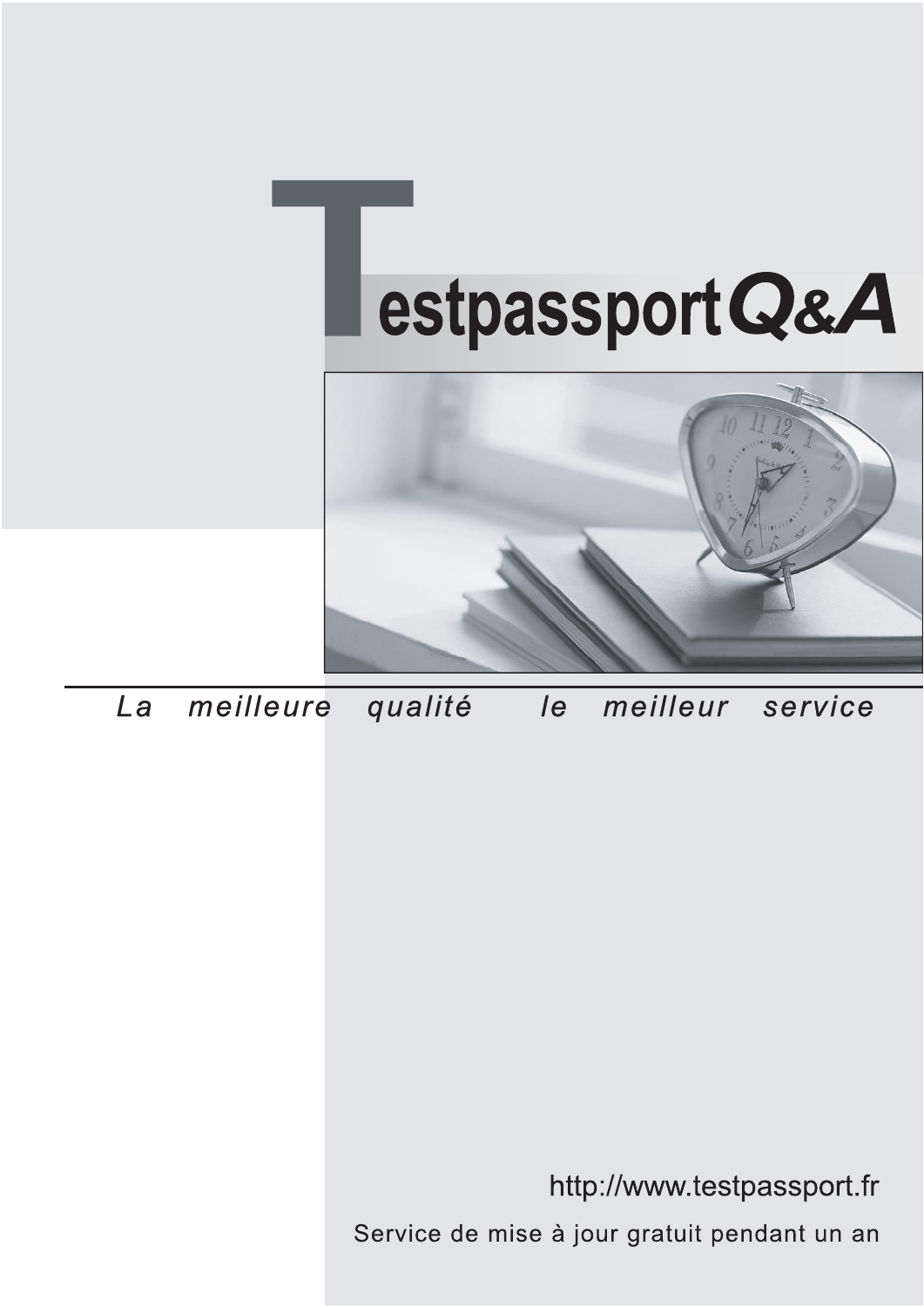## **Exam** : **BCP-222**

## **Title** : Supporting a BlackBerry Enterprise Server v5.0 in an IBM Lotus Domino **Environment**

## **Version** : Demo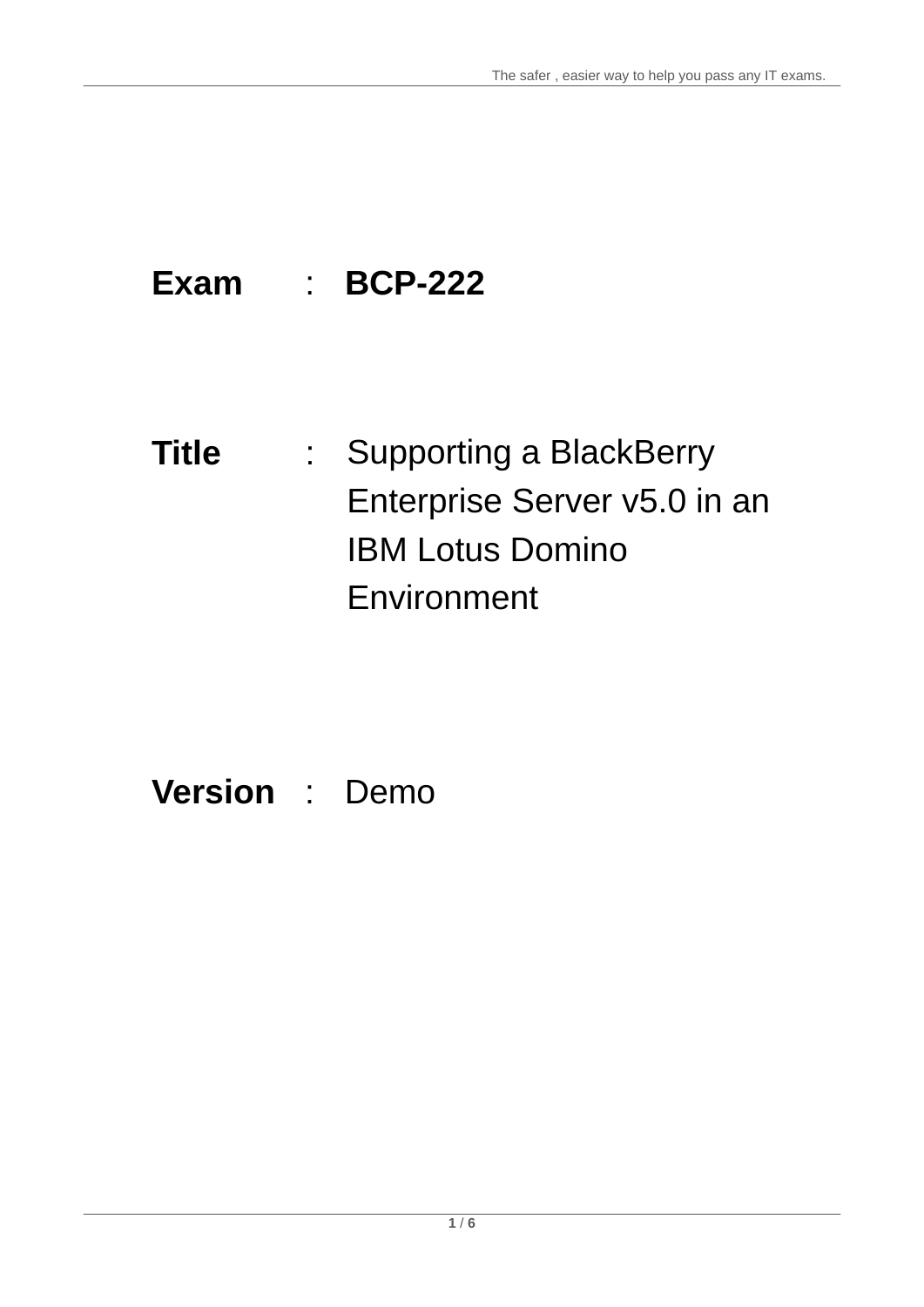1.Which of the following options is NOT available in the BlackBerry Web Desktop Software? (Choose one.)

- A. Wired synchronization of organizer (PIM) data
- B. Application Loader
- C. Backup and Restore
- D. Setting enterprise activation passwords
- E. Configuring email message filters

Answer: A

2.During the final stage of the wireless enterprise activation the following error is displayed on the BlackBerry device: IT requires that you connect this handheld to the device manager to continue activation. What is a possible cause of this? (Choose one.)

A. The BlackBerry device does not have data services enabled

- B. The BlackBerry Synchronization Service is not started
- C. Wireless backup has been disabled for the user
- D. The BlackBerry device is running BlackBerry Device Software prior to 4.0

E. The Disable Wireless Bulk Loads IT policy has been enabled

Answer: E

3.How can a BlackBerry device user assign themselves their own enterprise activation password? (Choose one.)

- A. Inputtheir own password in the enterprise activation screen on the BlackBerry device
- B. Specify an activation password in BlackBerry Desktop Manager
- C. Launch BlackBerry Device Manager and specify their own activation password

D. When swapping BlackBerry devices the new BlackBerry device will automatically prompt the user for a new activation password

E. Login to BlackBerry Web Desktop Manager and specify an activation password Answer: E

4.Which of the following are two pieces of information that are required when configuring a remote component for high availability? (Choose two.)

- A. IP addresses
- B. Fully Qualified Host Name
- C. High Availability Pool Name
- D. NetBios Name
- E. DNS Alias
- Answer: B,C

5.Which port is required to be open on the firewall in order for Wi-Fi data to pass from the BlackBerry device to the BlackBerry Enterprise Server? (Choose one.)

- A. 3101
- B. 4101
- C. 1433
- D. 1533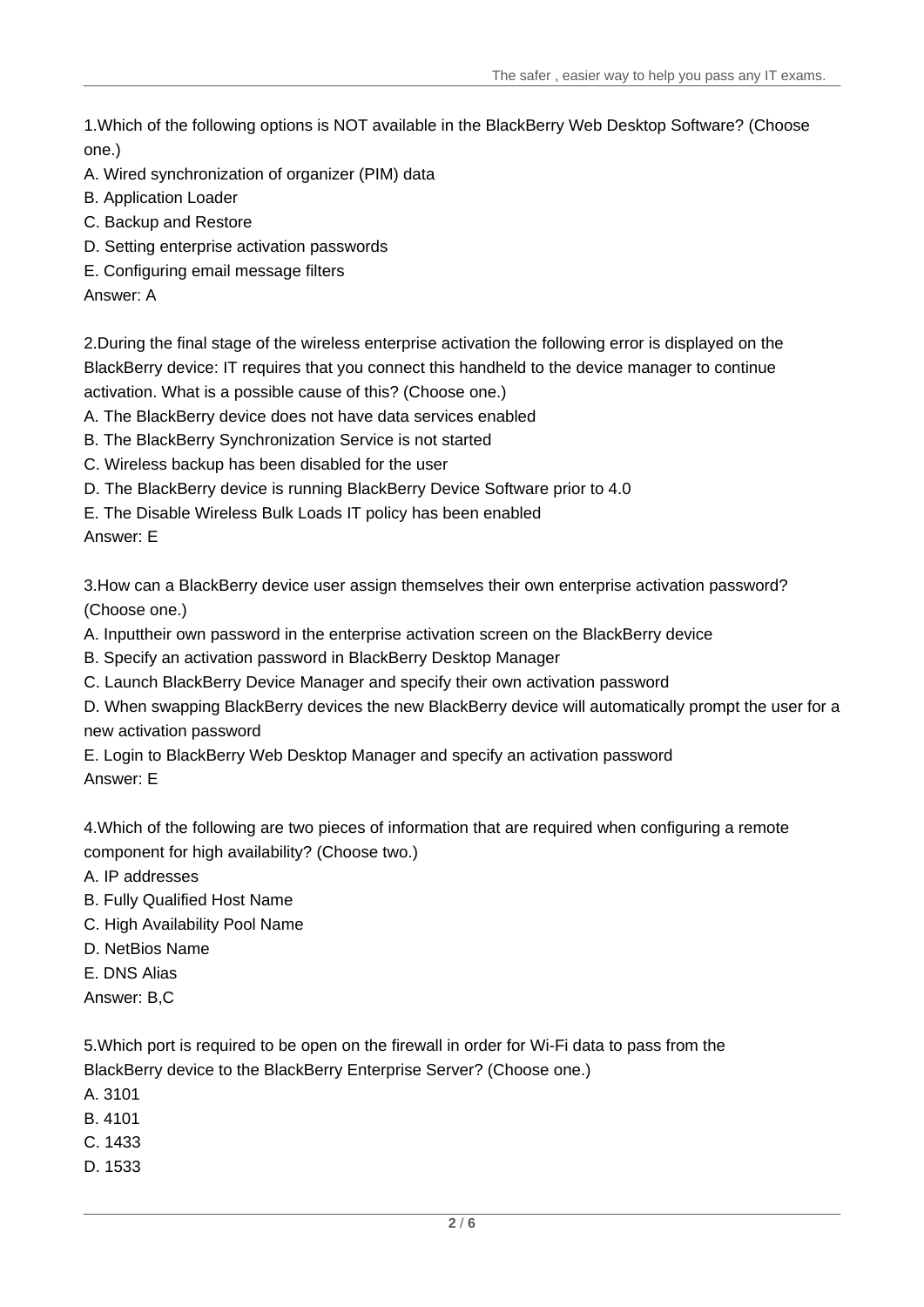E. 7433 Answer: B

6.What component is responsible for the encryption and decryption of data? (Choose one.)

- A. BlackBerry Dispatcher Service
- B. BlackBerry Administration Service
- C. BlackBerry Controller Service
- D. BlackBerry Messaging Agent Service
- E. BlackBerry Router Service

Answer: A

7.A BlackBerry device user is trying to login to the local Intranet web site but is not able to authenticate. What could a system administrator do to assist the user with the authentication? (Choose one.)

A. Resend the IPPP service books to the user that is experiencing the issue

- B. Verify the proxy server information within the Blackberry MDS Connection Service
- C. Restart the BlackBerry Administration Service to force resending of service books
- D. Activate the user with the BlackBerry MDS Integration Service

E. Add the user's name to theserver.property xml file within the BlackBerry Enterprise Server Answer: B

8.How is the initial enterprise activation email message transmitted from the BlackBerry device? (Choose one.)

- A. Encrypted using AES
- B. Encrypted using RSA
- C. Plain text
- D. Encrypted using Triple DES
- E. As a hash
- Answer: E

9.The BlackBerry Monitoring Service can send notifications using which of the following methods? (Choose three.)

- A. Phone (VoIP)
- B. Email **B. Email and the contract of the contract of the contract of the contract of the contract of the contract of the contract of the contract of the contract of the contract of the contract of the contract of the con**
- C. PIN
- D. Network Broadcast
- E. Instant Messaging
- Answer: B,C,D

10.BlackBerry device users have been calling the support desk all day reporting message delays of 5 to 25 minutes. A request has been made to isolate the issue and identify the source. Which of the following questions will assist with the process? (Choose three.)

- A. Do the affected users span multiple messaging servers?
- B. Are PIN messages delayed (sending and/or receiving)?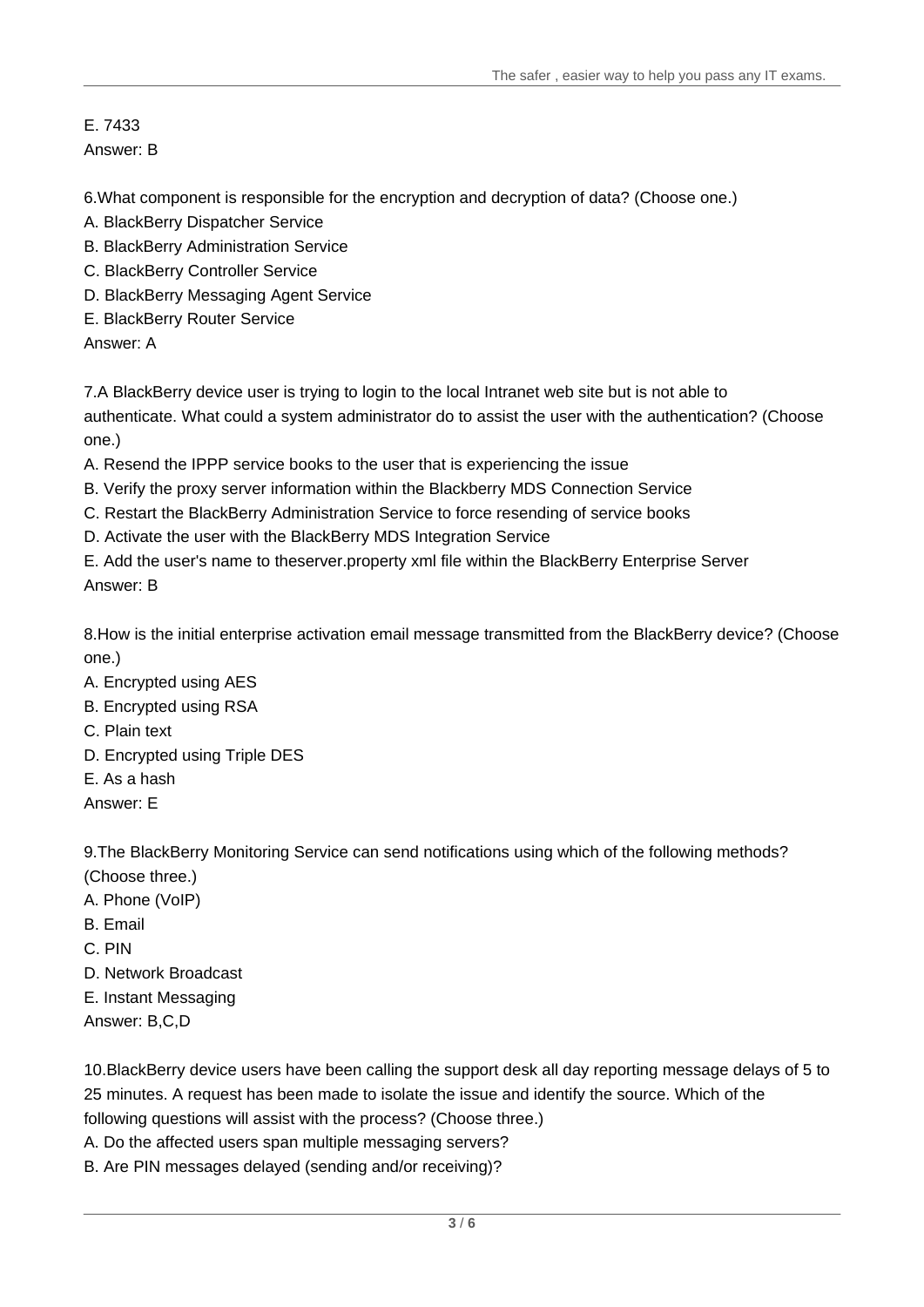- C. Is each user enabled for email message redirection?
- D. Was the corporate firewall recently rebooted?
- E. Are the messaging servers working properly and without issues?

Answer: A,B,E

11.After initializing the enterprise activation process on the BlackBerry device, the following error is displayed: An error has occurred. Please contact your system administrator. What is a possible cause for this? (Choose one.)

- A. The user has not been assigned an IT policy
- B. The BlackBerry Synchronization Service is not running
- C. The BlackBerry device radio has not been turned on
- D. The password that was entered is incorrect

E. The user has not been assigned the appropriate role in the BlackBerry Administration Service Answer: D

12 .A BlackBerry device user is trying to send an email message but is receiving the following error when trying to send: Failure at Service. The user is unable to send PIN messages as well. They are able to make phone calls from the BlackBerry device. No other user on the BlackBerry

Enterprise Server is having this issue. What could a system administrator do to troubleshoot this issue? (Choose one.)

A. Restart the BlackBerry Controller Service to force a mailboxrescan.

- B. Associate the user's PIN number back into the database for the users information.
- C. Contact the service provider to ensure the correct data provisioning for the user.
- D. Wipe the BlackBerry device and complete and enterprise activation process.
- E. Ensure the Send As permission is set in Active Directory for this user.

Answer: C

13.Where can you test the network connectivity from the BlackBerry Enterprise Server to the BlackBerry Infrastructure? (Choose one.)

- A. BlackBerry Administration Service
- B. BlackBerry Web Desktop Manager
- C. BlackBerry Server Configuration Panel
- D. MDS Integration Service Administration Console
- E. SQL Management Studio
- Answer: C

14.After a system wide maintenance was completed in an organization, the BlackBerry Enterprise Server was restarted. After a few minutes it was determined that the BlackBerry Dispatcher Service was failing to start with the system specific error 5608. The system administrator also confirms the following:<br>-The BlackBerry Administration Service console is unable to launch<br>-The BlackBerry Policy and BlackBerry Synchronization Services do not start

Which of the following would be the most likely cause of the issue? (Choose one.)

A. The SRP connection is down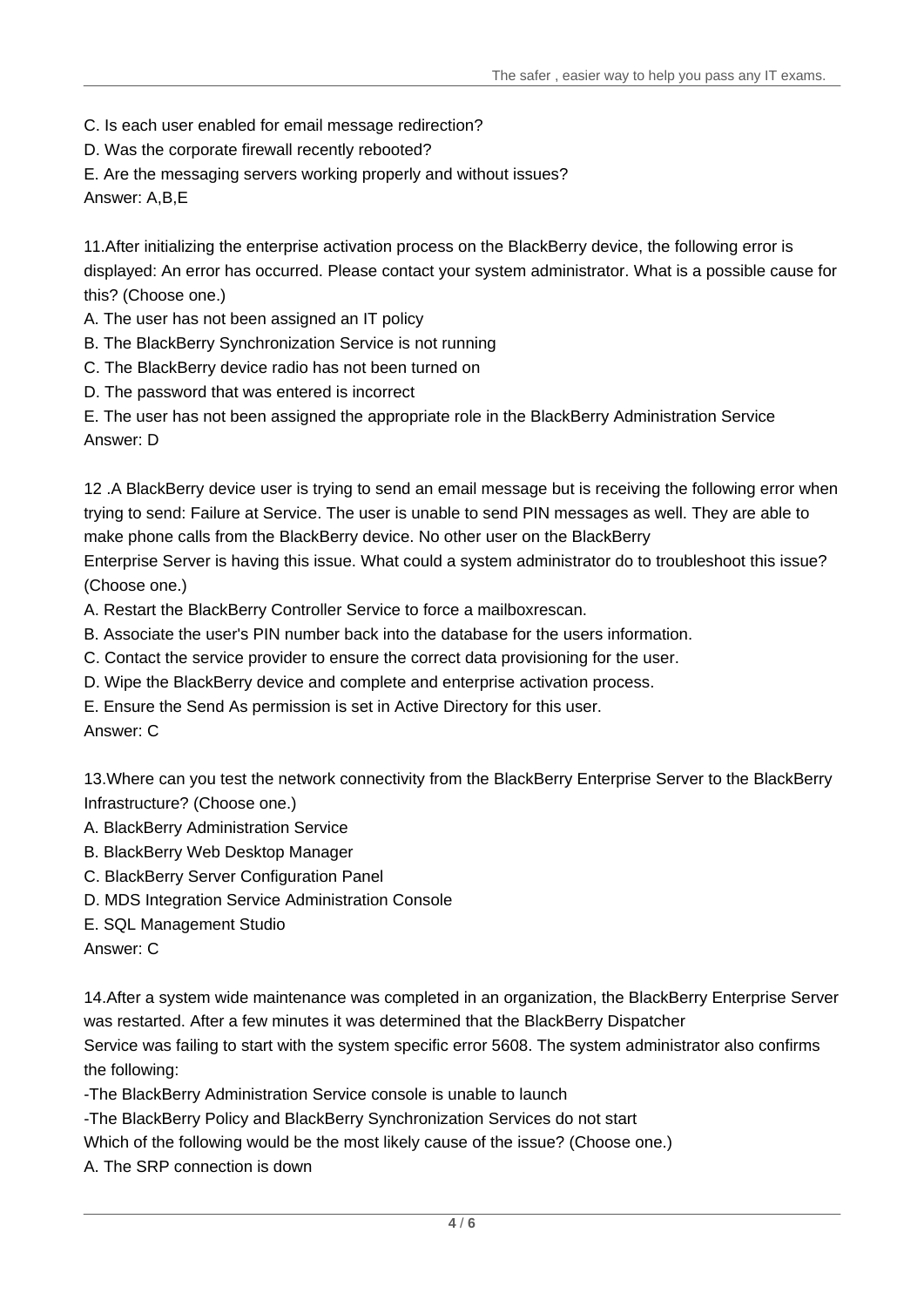- B. Lost connectivity to the messaging server
- C. Lost connectivity to the database server
- D. The BlackBerry Enterprise Server disk subsystem has crashed
- E. A new operating system patch has been installed on the BlackBerry Enterprise Server

Answer: C

15.During the enterprise activation process the following error is displayed on the BlackBerry device:

IT Policy Rejected What is a possible cause of this error? (Choose one.)

A. The BlackBerry device has been activated on another BlackBerry Enterprise Server

- B. The BlackBerry device is listed in the Enterprise Service Policy
- C. The user does not have an IT policy assigned
- D. The user does not have the appropriate role assigned
- E. The BlackBerry Policy Service is not running

Answer: A

16.The BlackBerry Dispatcher Service communicates with the BlackBerry Collaboration Service, the BlackBerry MDS Connection Service, the BlackBerry Policy Service and the BlackBerry Synchronization Service using which of the following ports? (Choose one.)

A. Port 1433

B. This Port is dynamically created upon the BlackBerry Dispatcher Service Startup

C. Port 3200

D. This Port is dynamically created upon the BlackBerry Controller Service Startup Answer: C

17.Which method of enterprise activation uses the BlackBerry Router Service to relay the activation email to a users email address? (Choose one.)

- A. Wi-Fi
- B. Bluetooth
- C. BlackBerry Desktop Manager
- D. BlackBerry Administration Service
- E. BlackBerry Web Desktop Manager

Answer: A

18.An organization policy has been changed and new security guidelines have been put in place. All servers that require access to the public Internet must be placed in the DMZ. Which BlackBerry Enterprise Server component can be place in the DMZ? (Choose one.)

- A. BlackBerry Messaging Agent
- B. BlackBerry Router Service
- C. BlackBerry Dispatcher Service
- D. BlackBerry Enterprise Server
- E. BlackBerry Collaboration Service

Answer: B

19.What are the minimum versions for the BlackBerry Enterprise Solution to support Notes Native